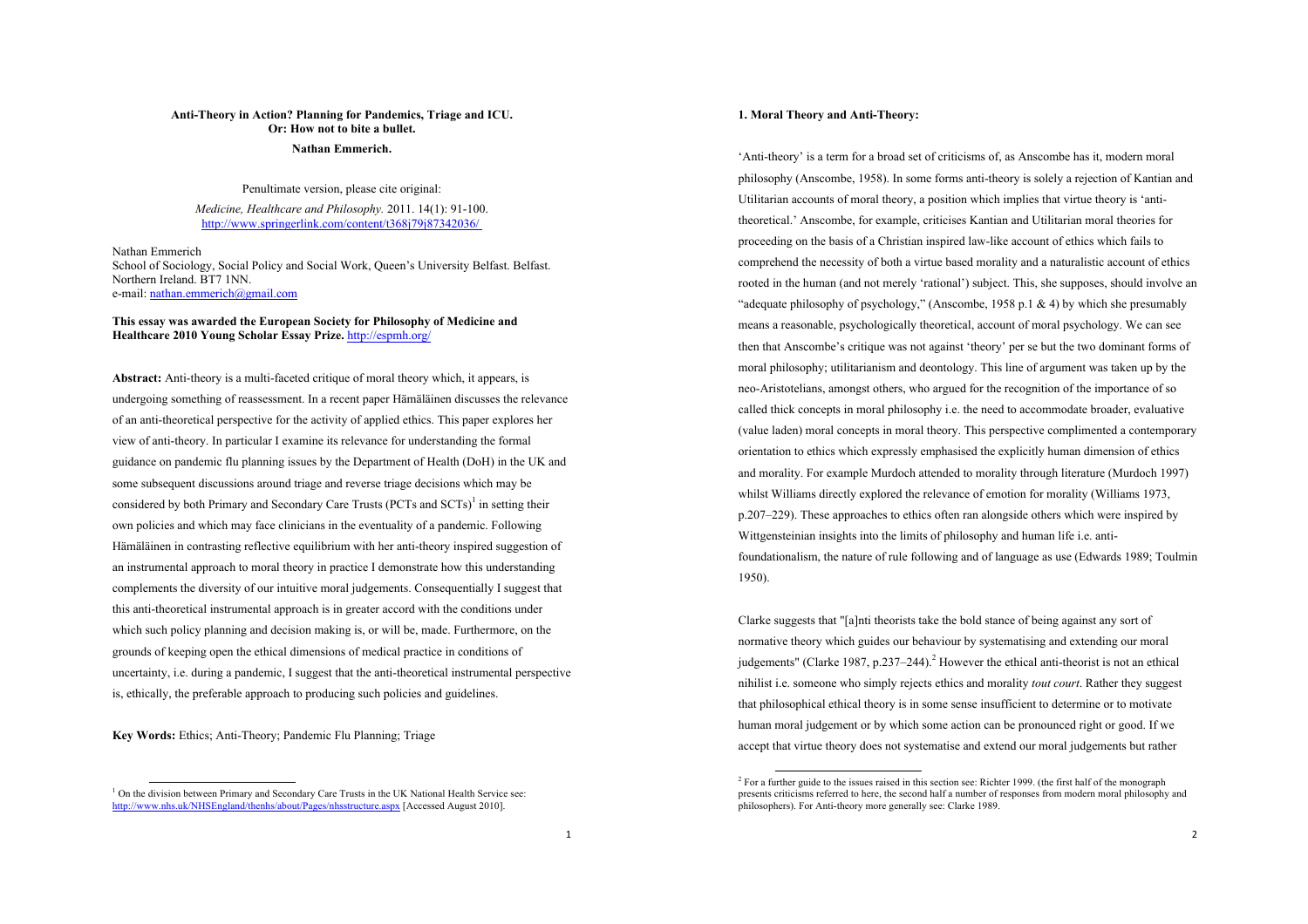gives a normative account of human flourishing which implies, but does not determine, our moral judgements then we can begin to see what type of stance is adopted by those who take an anti-theory approach to Kantian or Utilitarian ethical philosophy. They are rejecting the idea that moral practice can be derived, or determined, from the application of a judgement produced through purely formal or rational means such as a felicific calculus or categorical imperative.<sup>3</sup>

However Sorell, like Hämäläinen, does not think it plausible to suggest virtue theory is an 'anti theory' in the required way and offers the following definition of moral theory:

"[A] set of precepts of personal and role morality all unified by some overarching principle that rationalises the precepts, together with meta-ethical arguments about the nature of moral value and the way human beings recognise and act up it" (Sorell 1999, p.15).

On this account the requirement for something to be considered a theory is extended beyond a singular systematisation of moral judgement. Instead it relies on some principle which unifies and rationalises moral precepts to indicate when the conditions of being a moral theory is met. Thus virtue ethics counts as a moral theory as happiness or human flourishing (eudemonia) provides a unifying, overarching and rationalising principle for moral precepts but does not, as in the previous case, provide us with a systematisation or extension of our moral beliefs. On this account of moral theory the anti-theorist is rejecting the idea of morality as being justified or explained by a single unifying concept, such as eudemonia, the categorical imperative, or utility, which acts in concord with some set of (derived or nonderived) precepts.

At this level the theorist and anti-theorist are largely concerned with moral theory as a reified philosophical activity and its relevance to actual moral practice which takes place embedded in social reality. Philosophy, Wittgenstein suggested, "leaves everything as it is" (Wittgenstein 1953, §124). However the discipline applied ethics belies this semi-truism in attempting to bring moral philosophy into a closer relationship with the world and 'social

""""""""""""""""""""""""""""""""""""""""""""""""""""""""""""

reality'. Similarly the anti-theory critique is also in some senses an attempt to bring moral theory into a closer relationship with moral practice. Anti theory critiques such as Hämäläinen's are suggesting that moral theory cannot be left untouched or untransformed by the social context in which they are used and by those who use them. If Wittgenstein is correct then applied ethics cannot be considered to be solely moral philosophy and, if we are to take anti-theory seriously, the consequence of 'applying ethics' is that the moral theory deployed becomes located within that social reality.4

## **1.1 Anti-theory and Applied Ethics:**

In her paper 'Is moral theory harmful in practice' Hämäläinen notes that "the phenomena of modern moral theory is not a unitary one" (Hämäläinen 2009, p.564) and that as a consequence the anti-theorist is unable to give a unitary account of what is being objected to. This problem is compounded by the thought that anti-theorists are not objecting to moral theory *per se* but to some meta-moral "assumptions concerning their role in moral thought and moral life" (Hämäläinen 2009, p.564) namely that "[t]he purity of a idea structure is falsely seen as giving more rational and reliable guidance for practical life than the complex net of communal values and social and moral sensibilities… [that] we develop as human beings." (Hämäläinen 2009, p.565)**<sup>5</sup>** Like Caplan, Hämäläinen rejects the metaphorical 'engineering model' of applied ethics (Caplan 1980, p.27) and suggests that as applied ethicists we adopt an instrumental approach to moral theory. This would produce "a view of moral theory where different approaches are seen as enriching each other, and practical conflicts are approached from a multiplicity of angles. Moral philosophy, including moral theory, [would] work in a continuum with the reflective practices of human moral life" (Hämäläinen 2009), $\delta$  and as such it is suggested to be consistent with the "casuistic spirit of Jonsen and Toulmin" (Hämäläinen 2009, p.551)<sup>7</sup> which permeates much of the reasoning found within applied ethics.

""""""""""""""""""""""""""""""""""""""""""""""""""""""""""""

<sup>&</sup>lt;sup>3</sup> There are of course more nuanced views of both Deontology and Utilitarianism. However the anti-theoretic critique of the neo-Aristotelians would be for the secondary position of ether of these theories in respect of a virtue ethics backed by an adequate moral psychology.

<sup>4</sup> This point is widely acknowledged, albeit with differing concerns taking centre stage, and without the explicit promotion of an anti-theoretical stance *qua* moral philosophy in more applied domains. See: Benjamin 1990 & Momeyer, R. W. 1990.

<sup>&</sup>lt;sup>5</sup> In this context we might also think of Bourdieu's dictum not to mistake the model of reality for the reality of the model (Bourdieu 1977, p.29).

 $6$  On the relevance of reflection for human moral life ethics see: Williams 2006, Ch.9.

<sup>7</sup> Hämäläinen cites: Jonsen, 1988.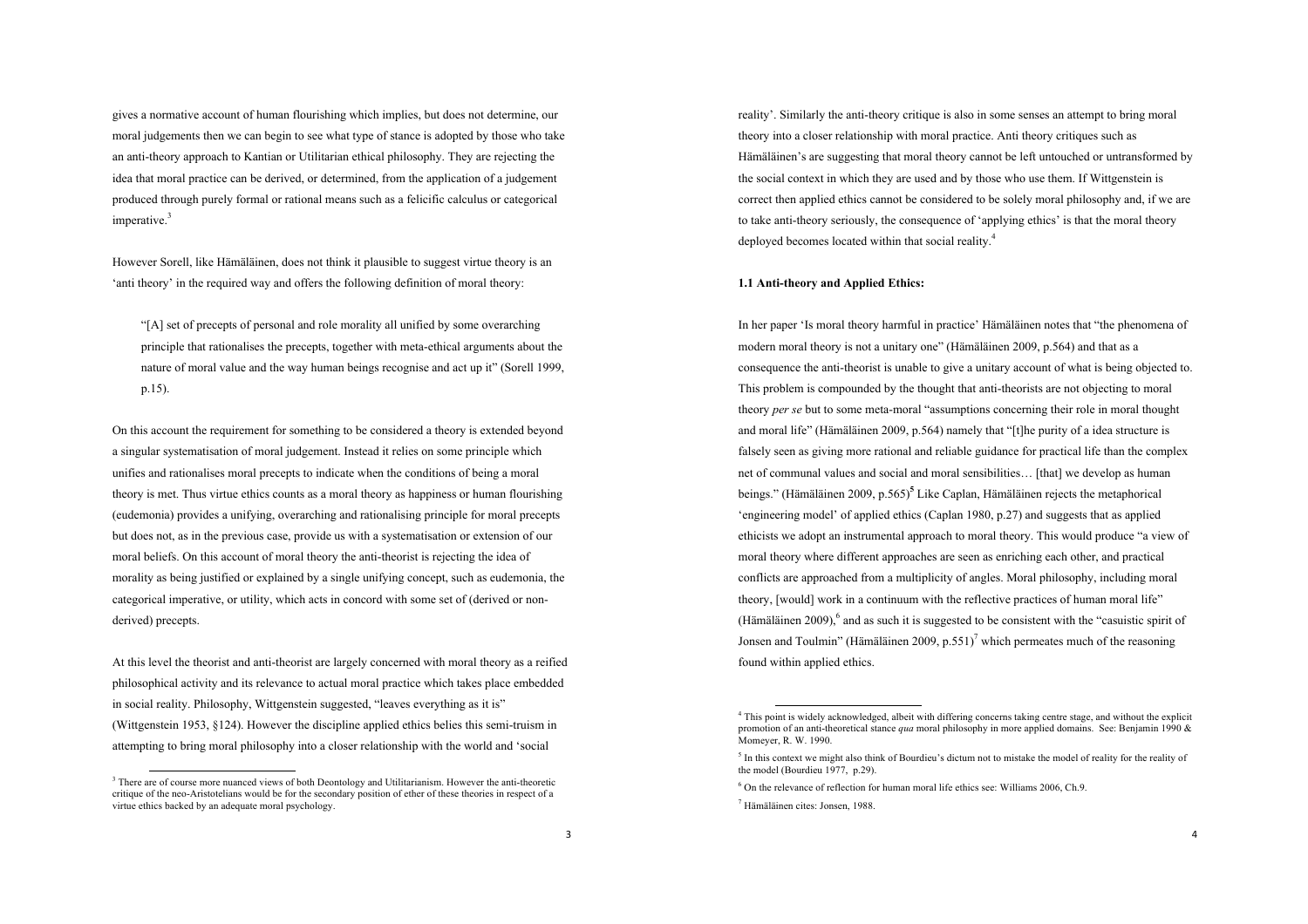Reflective equilibrium is also infused with a 'casuistic spirit' and goes some way to addressing anti-theoretical concerns by acknowledging that multiple theoretical and applied approaches exist in a mutually informative dialogue. The mainstay of this dialogue is to seek a particular systematisation and specification of theory which provides judgements compatible with our beliefs on some set of cases held to be morally comparable. Moral theory is articulated in the light of a range of cases and a stable account is sought through reflecting on the various arrangements of the theory and the corresponding judgments it would imply. A coherent equilibrium of moral judgement across the range of cases is sought. In contrast Hämäläinen suggests that:

"[The] role of moral theories in forming our moral perspective is still much weaker and more elusive than the role of moral theories in an approach aiming at reflective equilibrium, for the instrumental approach does not require that practical judgement should be harmonised with the theories one chooses to consider" (Hämäläinen 2009,  $n.552$ ).<sup>8</sup>

Reflective equilibrium retains, as its ideal outcome, the ideal of a unified moral theory which is produced and refined via ongoing ethical reflection and available to all. In contrast the proposed instrumental approach accepts the possibility, indeed actuality, of multiple ethical theories being brought to bear on the world. Furthermore these ethical theories are potentially incommensurable in both nature and judgement. Hämäläinen continues to differentiate her instrumental approach from that of reflective equilibrium commenting that:

"[I]n applied ethics the aim of inquiry is to find morally defendable practical ways of going about, rather than a harmony of theoretical and practical considerations… [M]ixing theoretical approaches in applied ethics suggests that moral life and moral policy making do not require a coherent, action-guiding theory, but rather a pool of intellectual devices to illuminate aspects of moral problems" (Hämäläinen 2009, p.551).

Beauchamp and Childress may well mix theoretical approach to moral theory in producing their principlisim. Nevertheless such principlism provides a dominant account of ethics which acts to exclude other forms of ethical engagement which could usefully illuminate the

""""""""""""""""""""""""""""""""""""""""""""""""""""""""""""

problem at hand. Harmony across theoretical and practical considerations is one aim of reflective equilibrium and were this aim achieved it would be through producing a coherent and action guiding theory.<sup>9</sup> It would seem that on this account an anti-theoretic, instrumental approach to moral theory which acts in concord with other intellectual devices and seeks only to illuminate aspects of moral problems may produce a range of recommendations. This has two further implications: first some recommendations may be mutually exclusive, i.e. that in regards some case two, or more, courses of action would be held to be morally acceptable; and second that practical moral judgements would not be required to 'cohere' across cases held to be logically equivalent, i.e. in different but morally comparable cases different judgements could be formed and different courses of action undertaken.

Something of these thoughts has already been noted by those considering the role of moral philosophers in discussions of public policy (Benjamin 1990, 375; Momeyer 1990, 391). In part their worry has been to ensure philosophers do not become compromised or tainted by the exigencies required of 'public philosophy' or philosopher orientated to the practical domain of policy formation. I would continue to suggest that Hämäläinen should be read as suggesting that applied ethics is not a branch of philosophy and such public philosophers or ethicists, of whatever hue, should not dogmatically stick to the internal logic of their originating discipline nor that of their preferred academic theories. Whilst applied ethics is a domain where insight from moral philosophy have been shown to be particularly valuable the over reliance on its methods and over adherence to its standards is detrimental to the activity at hand.10 In order to explore these points in a more concrete manner, and consistent with the approach recommended by Hämäläinen, I now turn to an examination of three specific 'cases' involving ethical analysis and policy formation at a number of administrative levels. First, however, I offer some scene setting to facilitate later discussion.

## **1. Planning for Pandemic Flu**

""""""""""""""""""""""""""""""""""""""""""""""""""""""""""""

Following the emergence of the H1N1 virus in 2009 and subsequent concerns over its potential for causing a worldwide pandemic the DoH published revised guidance for

<sup>8</sup> Hämäläinen also comments that one of the main points for further attention would be working out the differences between varieties of reflective equilibrium and the instrumental approach she recommends.

<sup>9</sup> For a discussion of the value of reflective equilibrium for bioethics see: Momeyer 2002. <sup>10</sup> See, for example, the discussion in: Toulmin, 1981.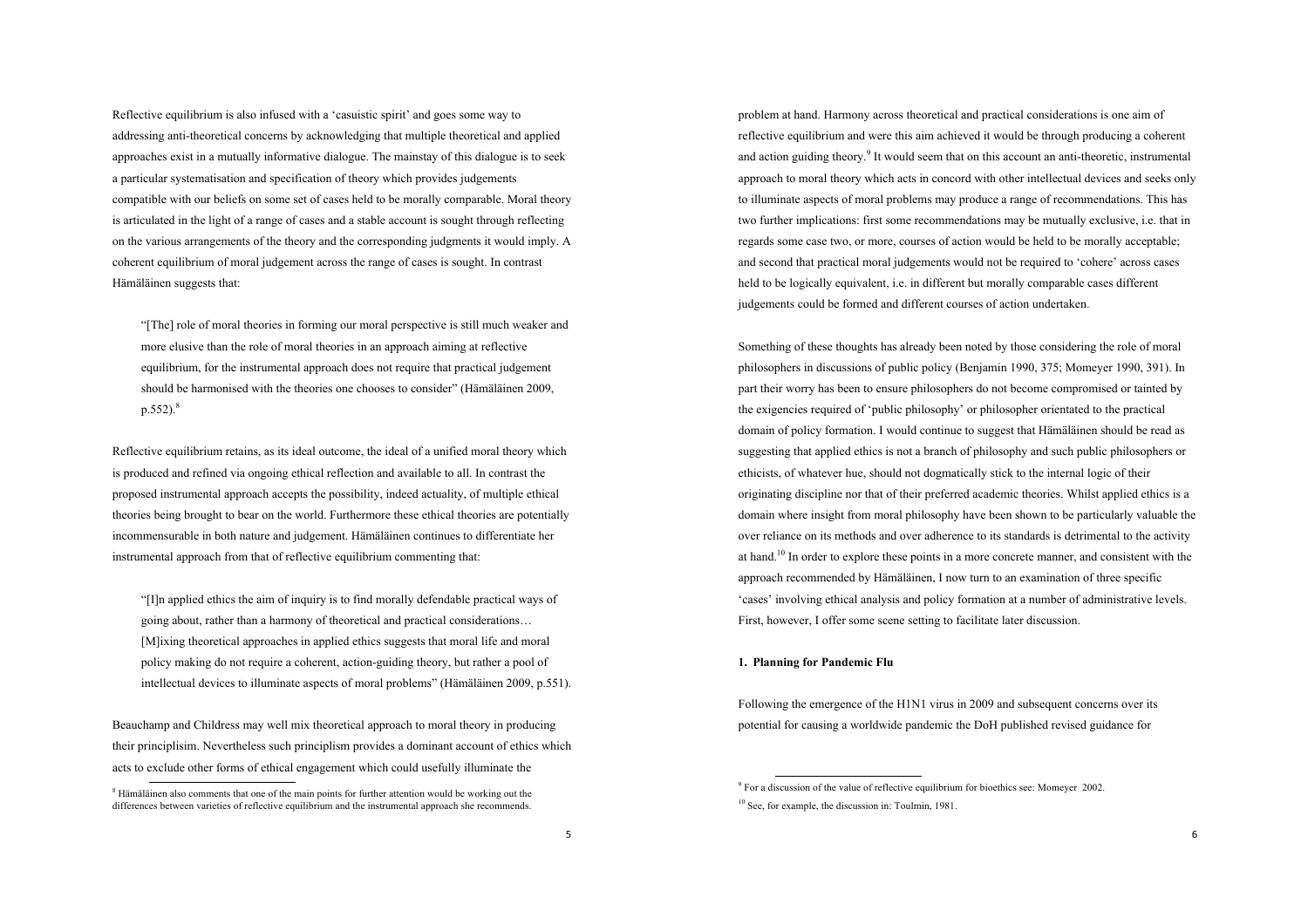pandemic influenza and associated planning. The guidance covers a multitude of areas.<sup>11</sup> Whilst it is difficult to imagine the consequences of a global pandemic influenza the DoH's responsibility is to do so and to provide guidance to PCTs and SCTs who then have their own planning responsibilities as do the various subdivisions of Care Trusts (CTs): Hospitals, Wards, General Practices, etc.<sup>12</sup> Various professional bodies provide advice and expertise to assist the planning undertaken by the DoH and  $CTs$ .<sup>13</sup> The organisational planning of both the DoH and of SCTs is vitally important and has a complexity and depth which cannot be done justice to in what follows, even by limiting my remarks to certain aspects of such planning.<sup>14</sup> This following characterisation, based on DoH guidelines, must suffice in order for the subsequent discussion to take place in the text which follows.<sup>15</sup>

In the eventuality of a pandemic influenza and as it escalates through the phases described by the DoH the standard procedures instigated by SCTs will be first to cancel outpatient appointments as well as elective and non-urgent surgeries. Health trusts will initially seek to isolate those with the influenza on particular wards but as the pandemic develops entire hospitals may be sequestered. At some point in this process attempts will be made to increase the number of intensive care beds. This is often referred to as surge planning.<sup>16</sup>

The DoH planning guidelines describe 5 phases of pandemic influenza which correspond to 5 triage stages relating to critical care.<sup>17</sup> Phase 0 is indicative of normal, non-pandemic, service and phase 4 is indicative of near or actual collapse of the health service. There are then only 3 relevant phases and stages to our discussion. In phase 1 'closed' or inactive critical care beds are to be opened. In phase 2 existing Level 2 ICU beds are to be upgraded to Level 3 ICU beds. An example of level 2 ICU beds are post surgery recovery beds. As elective and nonemergency surgery will be cancelled these beds will be redeployed to level 3 ICU duties. During Phase 2 further Level 2 ICU beds will be created by using other clinical areas as required. Phase 2 is the phase of a pandemic when a radical increase in ICU beds will occur. Phase 3 is reached when all level 3 ICU beds are in use as are all beds which can be designated as level 2 ICU beds. The 3 corresponding triage stages form a set of guidelines for SCTs in setting their individual policies which, in the event of a pandemic developing through the corresponding phases, will guide the decision making of healthcare professionals.

It is important to note that there are not absolute definitional criteria which determine the phases of the pandemic. There are a number of ways to 'define' the phase or stage of a pandemic which range from the global (The World Health Organisation (WHO) issues notification of threat and actual pandemic levels), to the national and the local. Indeed the DoH guidelines discussed above reference local conditions in the move from pandemic phase 2 to pandemic phase 3 in relying on the total occupancy of maximally expanded ICU beds to determine the point of transition. Whilst the guidelines reference 'objective' or 'objectivised' conditions, the determination of when a phase of a pandemic changes is a matter for practical judgement, and is relatively clear cut. The same cannot be said of triage stages however.

## **2.1 Pandemic Influenza and ICU Triaging:**

Under the current guidance and in the context of critical care, phase 3 of a pandemic begins, almost by definition, when the increased number of ICU beds made available during phase 2 becomes fully occupied. This indicates that the phases of pandemic influenza are locally defined and not nationally specified. Whilst a SCT or a particular hospital is in phase 2 the ICU will adopt a robust triaging strategy which is nevertheless based on usual practice. Just as the threshold for passing into and out of ICU beds varies over the course of the year the criteria for entry into and out of ICU varies over the course of phase 1 and 2 of a pandemic. In these phases there is one difference to ICU treatment of patients from normal practice. In the expectation of an escalating level of illness in the population and commensurate demand on ICU beds the treatment of existing ICU patients may not be escalated if their condition

<sup>&</sup>lt;sup>11</sup> The full range of DoH documents, including legacy documents, regarding pandemic influenza planning are available from http://www.dh.gov.uk/en/Publichealth/Flu/PandemicFlu/index.htm [Accessed 3/11/09].

<sup>&</sup>lt;sup>12</sup> In this paper I will be considering hospital ICUs and therefore the planning of SCT. See Note 1.

<sup>&</sup>lt;sup>13</sup> Most notable for our purposes is that provided by The Intensive Care Society, particularly through articles published in the Journal of the Intensive Care Society, a number of which have been cited in DoH Pandemic Influenza Publications.

<sup>&</sup>lt;sup>14</sup> The document most heavily drawn is: Pandemic Flu: Managing Demand and Capacity in Health Care Organisations. (Surge) Department of Health, London. April 2009.

<sup>&</sup>lt;sup>15</sup> It should be noted that I am not suggesting that the scenarios and decisions presented below are the actual position or implication of any one SCT's policy regarding ICUs and pandemic influenza merely that in the context of devising and revising policies for responding to pandemic influenza such scenarios are being discussed in the way considered.

<sup>&</sup>lt;sup>16</sup>See: Kelen 2006; Kraus 2007. Which focus on a discussion of discharge from hospital rather than discharge from ICU to a lesser level of hospital based care. For a brief discussion of the possible utility of such practices for cases of 'scarce' or stretched resource in non-pandemic conditions see: McD Taylor 2006.

 $17$  It is important to note that these phases and stages are specific to critical or intensive care services and not global definitions of pandemic influenza for all national planning. See Appendix 13 of Pandemic Flu: Managing Demand and Capacity in Health Care Organisations. (Surge) Department of Health, London. April 2009.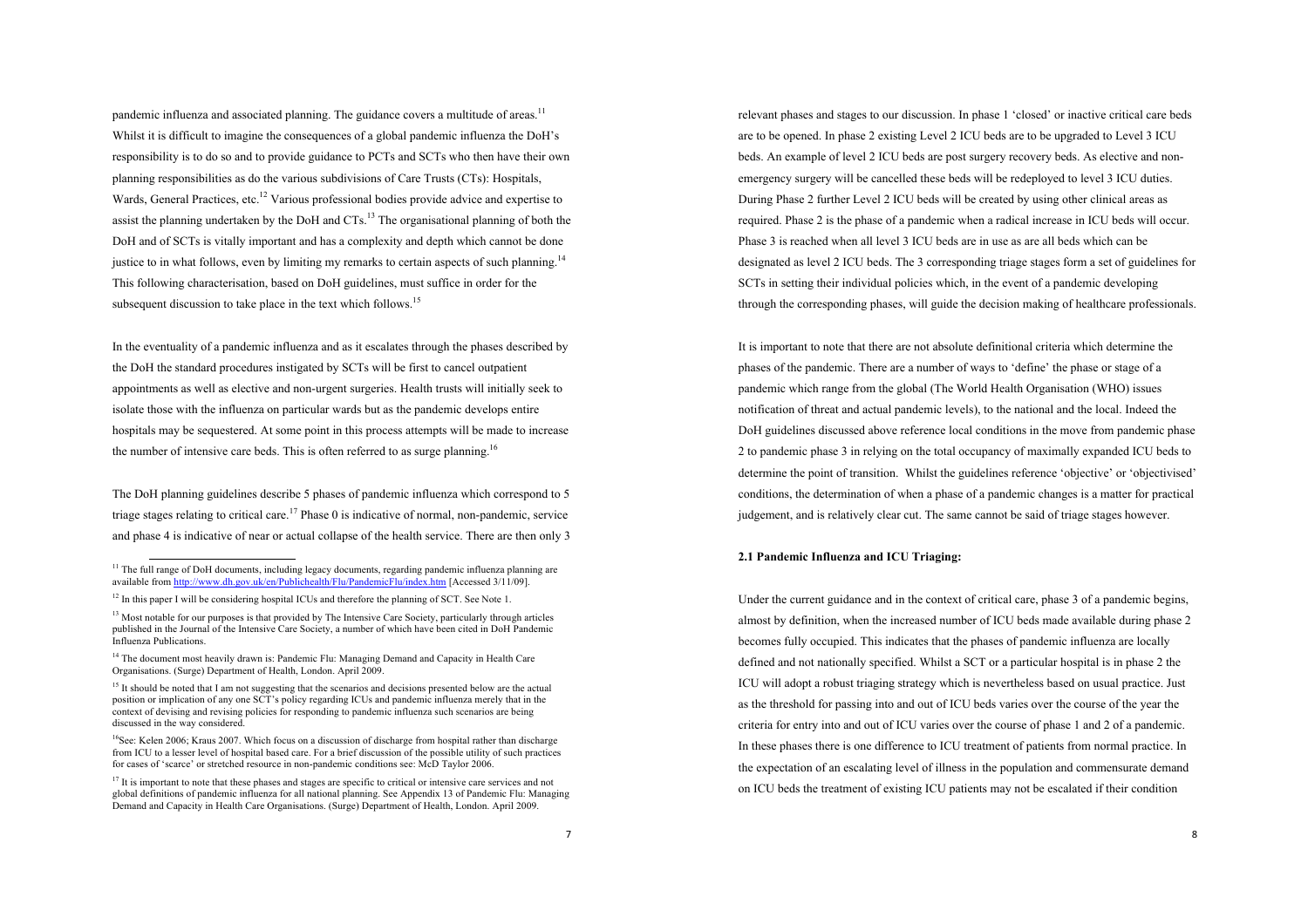significantly deteriorates. Treatment will not be withdrawn but neither will it necessarily be increased.

Once an influenza pandemic reaches phase 3 then stage 3 triaging becomes operational. In stage 3 triaging treatment options for patients in ICU options will be limited; as before treatment will not be escalated in the case of deteriorating condition of a patient. The guidance also makes provision for possible withdrawal of care from a patient whose condition is deteriorating or failing to improve. In the case of pandemic influenza patients' assessment of condition and need is made on the basis of the Sequential Organ Failure Assessment (SOFA) scale. This information coupled with clinical expertise will indicate patient prognosis. Flu patients discharged from ICU on the basis of a worsening prognosis will be highly likely to die. However their discharge will result in an ICU bed becoming available for a patient who it is believed has a better chance of benefiting from ICU care. This patient, it is hoped, will require less ICU care and so others will also be able to receive care. There is no exact science in this area which might ensure that this is what will occur. The SOFA scale is an attempt to render clinical decision making objective or standardised; such an attempt can never be completely successful. Clinicians must still exercise their clinical judgement in determining the score. At best such tools can only provide a guide to clinicians faced with such decisions. In the context of allocation of scare resources such decisions will be taken with the aim of producing the best outcome for the patient population as a whole. Unfortunately the achievement of this aim cannot be absolutely guaranteed.

## **2.2 Concepts of Triage and Reverse Triage:**

""""""""""""""""""""""""""""""""""""""""""""""""""""""""""""

The concept and practice of triage is a normal part of everyday healthcare, particularly in emergency settings.<sup>18</sup> The prioritisation of one patient over another according to medical need is an example of triage. The sorting of the injured into groups according to their medical need and the medical resources available is another aspect of triage. This type of triage is most often seen in cases of war and natural or man-made disasters. One aspect of this kind of triage is that some patients are deemed to need too great a level of medical attention or, to put it another way: too great a share of medical resources. These patients will either be left untreated or given palliative care only. In such cases these decisions are deemed necessary in order that limited medical resources may be used to the greatest effect and for there to be the greatest benefit for the greatest number. In this respect triage is an inherently utilitarian approach to large scale medical emergencies. From Hämäläinen's anti-theory perspective a utilitarian approach might, on reflection, be the most appropriate tool available from the 'pool of intellectual devices' on offer. However this should not prevent other tools being used to illuminate more specific problems in the application of triaging either generally or in specific case.

In the normal course of healthcare, triage is applied to patients as they present for treatment. Patients who are already being treated are not part of the triage process. The care of patients in the wards of a particular hospital is not affected by the needs of patients arriving in the casualty department. In the case of a large scale emergency, say a multiple vehicle accident, the care of a patient in a particular hospital might, to a small degree, be affected by the redeployment of staff to a hospital's casualty department, they remain outside of any formal triage process. Triage is the prioritisation of incoming patients.

Reverse triage is the inclusion of patients who are already being treated the triaging process.<sup>19</sup> This involves 'reversing' a treatment decision that has already been made.<sup>20</sup> In practice this means the withdrawal of medical care from one patient in order that others who would not otherwise receive treatment may be treated. The process can be further divided into two types. The first type involves the withdrawal of treatment from patients earlier than might otherwise be considered optimal. The second type involves the withdrawal of life saving treatment from individuals.<sup>21</sup> In such case there should be a well founded expectation that some other patient who needed short term ICU treatment will also have their life saved. Reverse triage aims at saving more lives than would be the case were it not practiced.

""""""""""""""""""""""""""""""""""""""""""""""""""""""""""""

 $18$  It is interesting to note that both 'intensive care' itself and triaging have their roots in battlefield innovations. Whilst modern intensive care practice and hospital ICUs date from the 1950s they are linked to the work of Florence Nightingale in organising care for those wounded in the Crimean War. Triage emerged from the practices of French doctors on the battlefields of World War one. See: Weil 2004 & Chipman 1980.

 $19$  The original meaning of reverse triage comes from the emergency medical practices of the battlefield where it meant treating first those who could be returned to the field or those who would then be able to treat others. This meaning has fallen into disuse as it is largely irrelevant to emergency medical practice outside of warzones.

 $20$  This is not the original meaning of the term reverse in this phrase. See Note 16.

<sup>&</sup>lt;sup>21</sup> Some might not wish to class this type of action as reverse triage but rather under titles such as Selective Limitation of Treatment (SLI) or Selective Withdrawal of Treatment (SWT). Regardless it appears to me that SLI/ SWT is properly described as reverse triage and whilst in some case these alternate descriptions may be useful as I adopt the perspective that there is a relationship between these practices I prefer to maintain the use of the term reverse triage as treatment is not being withdrawn on the grounds of futility.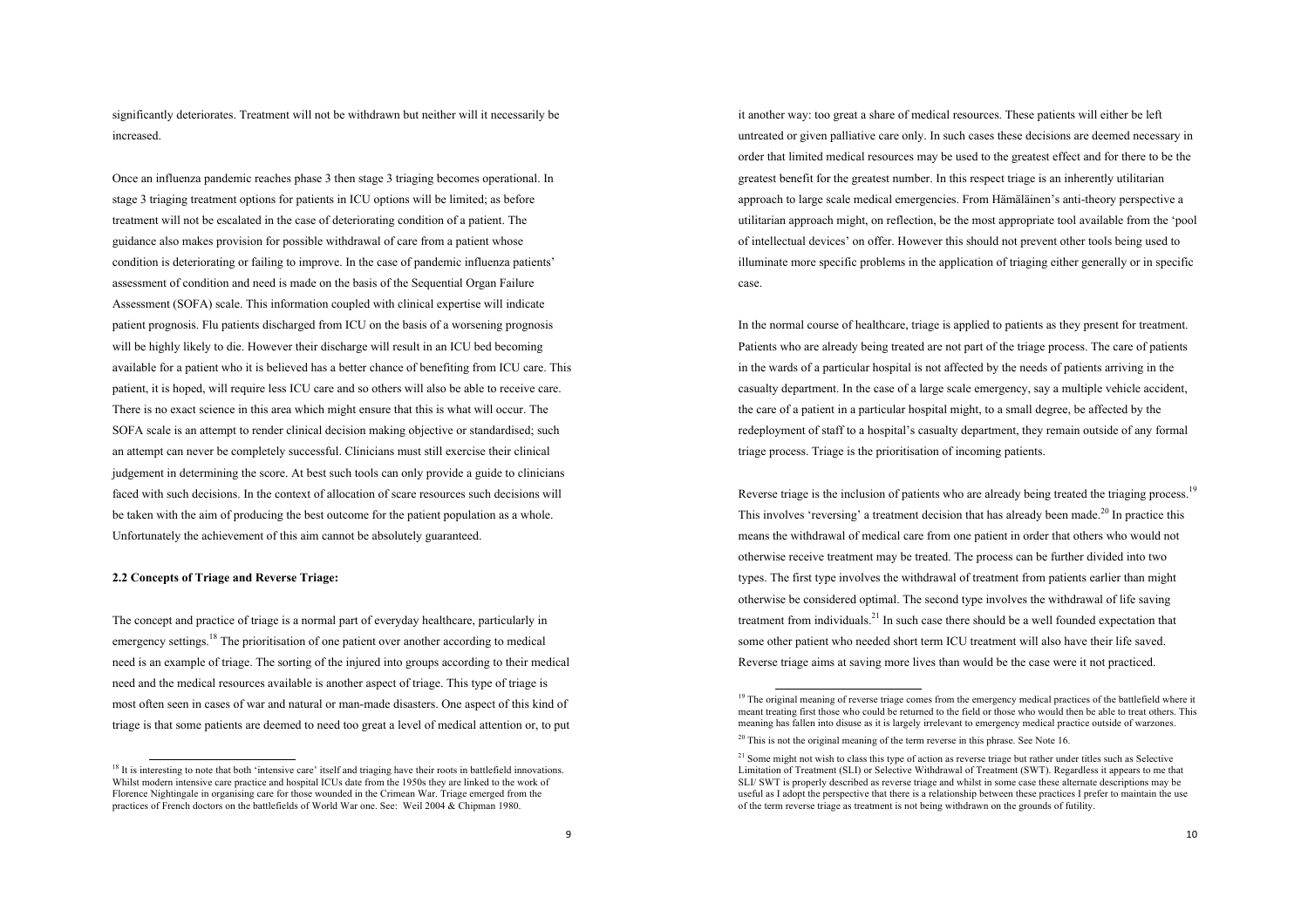In considering phase 3 triaging, it would seem there has been instigated a new regimen of utilitarian reasoning where previously there was one of 'everyday' medical reasoning. In the case of a pandemic and of pandemic planning a more explicitly utilitarian reasoning takes over. There is certainly an argument to be made that the basis for much of modern medical ethical decision making is in fact utilitarian.<sup>22</sup> It certainly seems to be the predominant mode of reasoning with regard to triaging and the allocation of (scarce) medical resources.<sup>23</sup> Yet in practice it might be supposed that this is tempered by principles of democracy, ethos of the medical profession and of wider society. In planning for a pandemic influenza it appears something of this ethos is lost to utilitarian emergency medical ethical decision making.<sup>24</sup>

The above is, I think, a non-contentious although relatively simplistic description of triage and reverse triage in modern healthcare. Such is the reality of pandemic influenza that the kind of triaging described above will be practiced. However the increasing relevance of utilitarian reasoning in pandemic planning cannot, anti-theoretically, be permitted to lead us to assume that such decisions can, will or should be made on these grounds in practice. The individuals involved in such decision must exercise their own moral responsibility and be permitted to bring their own perspective to the situation.

#### **3. Pandemic Influenza Triaging in ICU**

Having considered the concepts of triage and reverse triage and the DoH guidance on pandemic flu planning, I now turn to a consideration of a pre-existing non-flu patient in ICU when a reverse triage policy is implemented. I then follow this with two comparable 'cases' which may occur under pandemic flu and be raised for discussion under the rubric of the DoH guidelines by those planning for pandemic at the SCT level. In what follows my intention is to suggest that there is a logical parallel between these cases. However I would suggest an instinctively different conclusion is often drawn regarding what should be done in each case.

""""""""""""""""""""""""""""""""""""""""""""""""""""""""""""

#### **3.1 Pandemic triaging in ICU**

The cases of reverse triage that are likely to immediately occur in the eventuality of an influenza pandemic reaching phase 3 will be cases of pre-existing ICU patients who are expected to need to remain in ICU for some length of time. Whilst the guidance issued by the DoH considers the reverse triaging of flu patients it does not explicitly consider or address the triaging of pre-existent non-flu patients. Individuals who have been in road traffic accidents may need to remain in ICUs for some time. Patients with neurological trauma or who are severely burned often require intensive care which may last for weeks or even months. Were a pandemic to reach phase 3, hospital staff would have to address the question of whether treatment should be withdrawn from patients requiring long term intensive care in favour of providing intensive care to a number of patients with flu.

In phase 3 the guidance is clear that intensive care may be withdrawn from flu patients who do not appear to be improving. These patients will be discharged to standard care wards where it is hoped they might recover but where in fact they will receive palliative care and, in all likelihood, die. This will allow other flu patients to receive intensive care with the hope being that they will improve and then will be discharged from ICU to make way for other flu patients.

The question I wish to raise here is whether pre-existing non-flu patients should be included in this reverse triaging process. The utilitarian position is I think quite clear that they should be. Perhaps it would also be the case that on the grounds of equality they should be. However one might note that staff may have formed a relationship with such patients making such decisions emotionally more complex. One might also note that in the lead up to a stage 3 declaration staff will become increasingly aware of the possibility that such decisions will have to be taken raising the prospect that their activities at this point come to be seen as 'futile' given the expected eventualities which will occur. Such eventualities are likely to be emotionally distressing for staff and patients' families.

I do not intend to attempt an answer to the dilemma I have raised. Instead I turn to a brief description of two cases which operate at the level of policy and embody these kinds of decisions. They are constructed as logical parallels but, I would suggest, often prompt our moral intuitions to different conclusions.

<sup>&</sup>lt;sup>22</sup> An example being: Maclean 1993.

 $23$  Consider the general tenor of the argument regarding the natural turn to utilitarian reasoning likely to be a result of increasing the managerial responsibilities of general practitioners presented in: Smith 1994.

<sup>&</sup>lt;sup>24</sup> Consider: Christian 2006, and the responding article: Melnychuk 2006.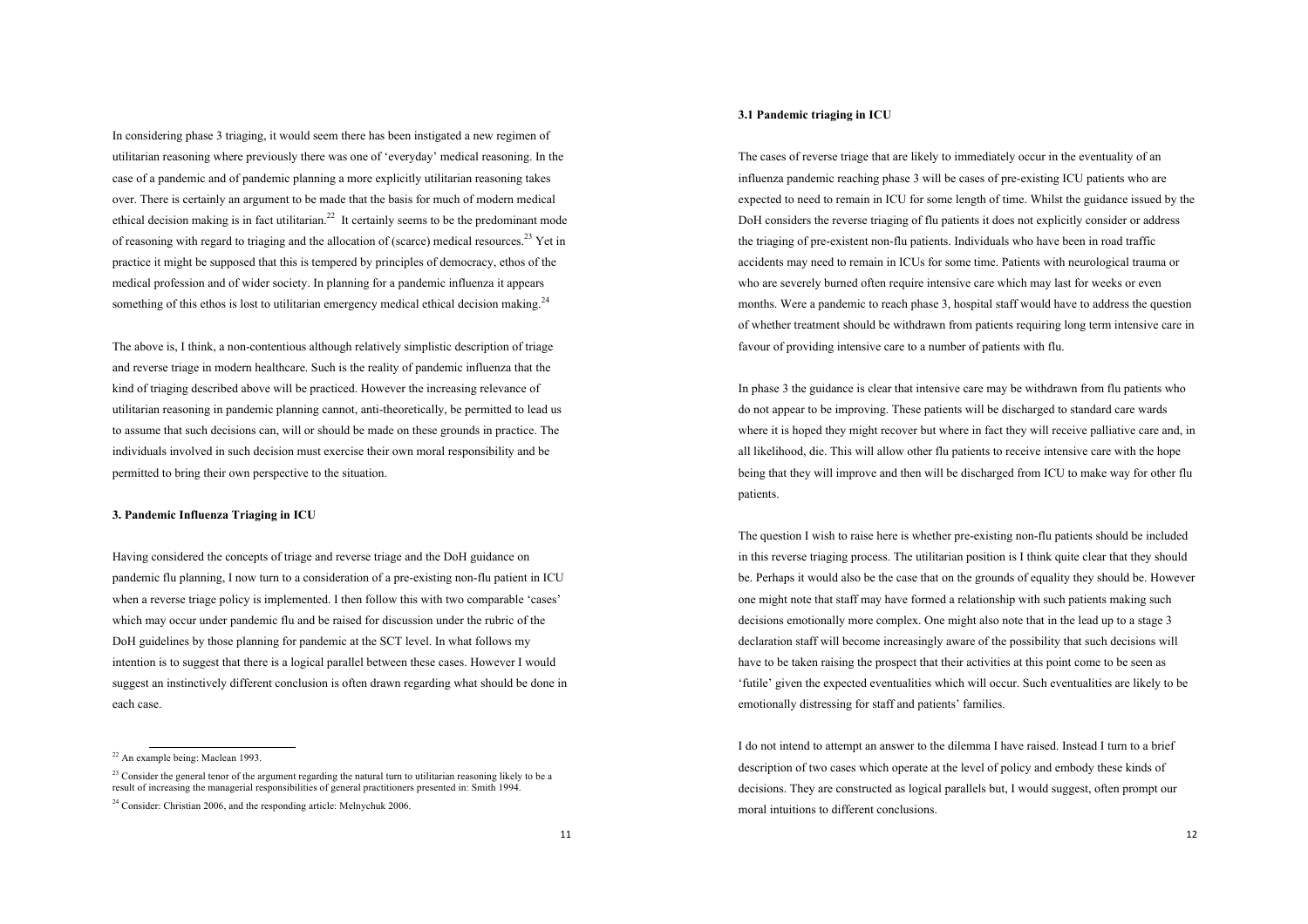#### **3.2 Pandemic Triaging in two Adult ICUs**

It is worth noting that there are multiple forms of ICUs. These include but are not limited to: post-surgery recovery; neonatal units; paediatric units; coronary and cardiac units; neurological units; burn units; dedicated respiratory units; and geriatric units. The multiple varieties of ICUs demonstrate that my remarks will be highly relevant to patients and healthcare professionals in the event of pandemic influenza. As such ICUs often operate at maximal or near maximal capacity.

Many patients spend some time in ICUs and this is particularly true of those in specialist ICUs. For example, patients in Burn ICUs are often so severely injured that they will require weeks or even months of care. These specialist units exist precisely in order to provide such care in conditions where particular expertise and innovations – such as controlled airflow – are available to prevent further infection. Upon commencement of pandemic phase 3 and the instigation of a reverse triage policy patients requiring long-term treatment may be discharged from ICU and given palliative care only. If we consider specialist ICUs we could conclude that the patient population of entire wards should be discharged to a normal level of care and palliated. This would be done in favour of redeploying that ward and its resources to non-specialist intensive care for the treatment of flu patients. This would be expected to result in a greater number of lives saved.

## **3.3 Pandemic Influenza Triaging in Paediatric and Neonatal ICUs:**

Neonatal ICUs are, for the most part, populated by infants born some weeks before term. Such neonates often require long term ventilation. In the eventuality of a pandemic it could very well be the case that a SCT may consider the closure of a neonatal ICU in favour of providing a greater number of ICU beds to paediatric patients.25

Some resources of a neonatal ICU are not directly transferable to paediatric ICU; the incubation and ventilation units for preterm infants are not suitable for even relatively young full term babies. However, neonatal ICU represents clinical resources in terms of hospital

floor space and in terms of medical and nursing staff. If a reallocation of resources from neonatal to paediatric ICU were to take place this would mean the withdrawal of treatment from neonates in favour of the provision of treatment to children. The [re]allocation of resources in this utilitarian calculation indicates that one neonatal life may equate to a number of paediatric lives.

### **3.4 Case Discussion:**

The possibility that care could be withdrawn from patients in a specialised ICU in favour of those needing ICU due to pandemic influenza is correctly described as being cases of reverse triage. In the eventuality of a pandemic there will be a greater number of paediatric patients in need of intensive care than there are beds available in either adult specialist or paediatric ICUs. Consideration of reverse triage policies permitted under DoH guidance indicates that these cases, as constructed, suggest that that care should be withdrawn from certain patients in favour of others who will receive greater benefit.

It seems to me that in the case of the individual patient we are likely to suggest care should be withdrawn. In the case of the adult ICU wards we are likely to suggest, albeit with a greater degree of reluctance, that care is also withdrawn from all of the long-term patients in specialist ICU wards. In the case concerning the neonatal and paediatric ICUs I would suggest that most people would be resistant to the idea of withdrawing care from the neonates even in favour of paediatric patients. In this final case a utilitarian basis for ethical decision making would be rejected, or only very reluctantly accepted, despite the apparent near identical moral structure of the cases, as I have constructed them.

Whilst consideration has likely been given to the withdrawal of treatment from adult ICU patients during a pandemic it is my perception that those involved in planning for pandemic influenza have not directly considered the closure of neonatal ICUs in order to increase the level of intensive care available to paediatric influenza patients. Neither has there been a suggestion that reverse triage should be applied to individual long-term paediatric patients in favour of other children suffering from pandemic influenza in need of intensive care. The

<sup>&</sup>lt;sup>25</sup> This is particularly pertinent to the possibility of an H1N1 pandemic which appears to have a greater than normal effect on children. See: Gordon 2009.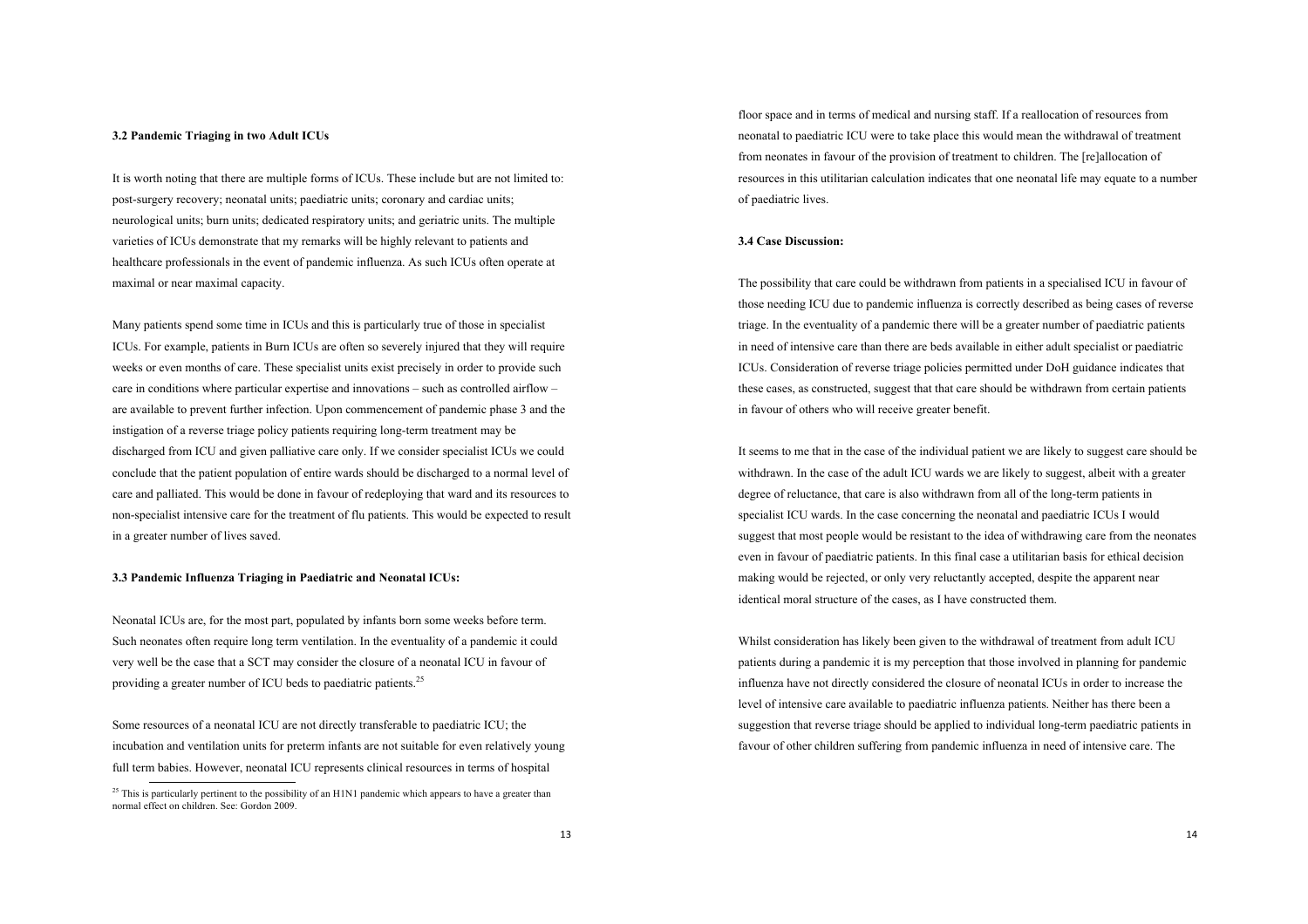utilitarianism of pandemic influenza planning is it seems restricted to adult ICU.<sup>26</sup> Regardless of the seemingly objective utilitarian logic in reverse triaging adult patients from ICU in the case of neonatal and paediatric intensive care in favour of young influenza patients I would suggest that almost no one intuitively thinks that this would be the correct thing to do.

## **4. Conclusion:**

I have discussed three cases where in the eventuality of pandemic flu reverse triaging may occur: first the reverse triage of an individual adult long-term ICU patient in favour of flu patients; second the reverse triage of all long-term adult patients on a specialist ICU ward in order that it may be rededicated to the care of flu patients; and third the reverse triage of an entire neo-natal ICU in favour of paediatric flu patients. The first case was introduced in order to present the general contours of reverse triage decision making in this context. The second and third cases are proposed as expanded versions of the first and as logical parallels of each other.

If we accept that this is the case it would seem that the dictates of rational consistency require that the same moral assessment regarding the permissibility of reverse triage to be made. This is true in the case of reflective equilibrium as it makes the meta-moral assumption of a single unified theory of morality but it is not true in the case of Hämäläinen's anti-theory inspired instrumental approach to plural moral theories. If one accepts a reflective equilibrium stance reverse triage is, in like situations, either acceptable or it is not and the cases above must be decided in the same way. In the case of the instrumental approach to moral theory such cases do not (morally) have to be decided in the same way; one might advocate reverse triage for adult ICU wards but not for neonatal and paediatric ICU wards. This may be done on the basis of utilitarian reasoning in the first case and deontological reasoning in the second.

There may be other ways of making different decisions in each of these cases. One might morally differentiate between them on the grounds that one pertains to adults and the other to babies and children. To do so would be to suggest that children have a greater or different

""""""""""""""""""""""""""""""""""""""""""""""""""""""""""""

moral significance than adults. This may be the case. However, since the examples as constructed propose the reverse triaging of adults in favour of other adults and children in favour of other children on a utilitarian basis I cannot see that this particular differentiation between the cases has any force in this instance. In order for it to make a difference here there must be some feature of children which would prevent reverse triage being morally applied to them. I do not think such a thing exists.

In order to further examine the question of when reverse triage is appropriately practiced, we might raise the question of when such decisions ought to be taken. The DoH guidelines on pandemic flu certainly permit reverse triage to be practiced but they do not specify when reverse triage ought to be practiced. If we consider that each SCT produces its own internal guidance through planning for pandemic flu then it might be that such documents may give specific instructions or conditions regarding how reverse triage decisions ought to be taken. In effect the decision making being arranged at this point is highly removed from the actual context in which such decisions will be implemented. However such documents might reiterate the DoH guidelines on the permissibility of reverse triaging and whilst they might provide greater detail on the local institutions they might leave the specific conditions of when and how such decisions are taken to clinicians who will be 'on the ground' and in context.

A SCT's planning may have greater specificity and detail than that offered by the DoH insofar as details of the resources to be managed can be specified. Consequentially, direct consideration can be given to this ward, that unit, some building or entire hospitals. Obviously SCT planning is primarily aimed at practical and pragmatic arrangements for managing an escalating flu pandemic and so the policies put in place need to remain flexible in order to respond adequately to the unpredictable nature of the situation as it develops. Given the complexities of such planning it is unlikely that any guidance will adequately anticipate all the morally relevant features of the situation as it arises. The ethical aspects of such decisions which are anticipated and the concept of reverse triage itself is likely to be passed to an ethics committee for comment. The appropriate methodology and tasks of ethics committees have been extensively considered elsewhere (Hester 2008; Hedgecoe 2008; Dickenson 2006; Boden 2009). For our current purposes it will suffice to consider the utility of reflective equilibrium and the anti-theoretical instrumental approach and the nature of ethical review of pandemic policy making.

 $^{26}$  O'Donnell (2008) would probably suggest that this is due to the rule of altruism. Yet if we remind ourselves that ICU triaging in a pandemic is an example of the metaphorical 'lifeboat ethics' then it would seem the chivalrous sailor's who sent women and children to the lifeboats first is alive, well and planning for pandemic influenza.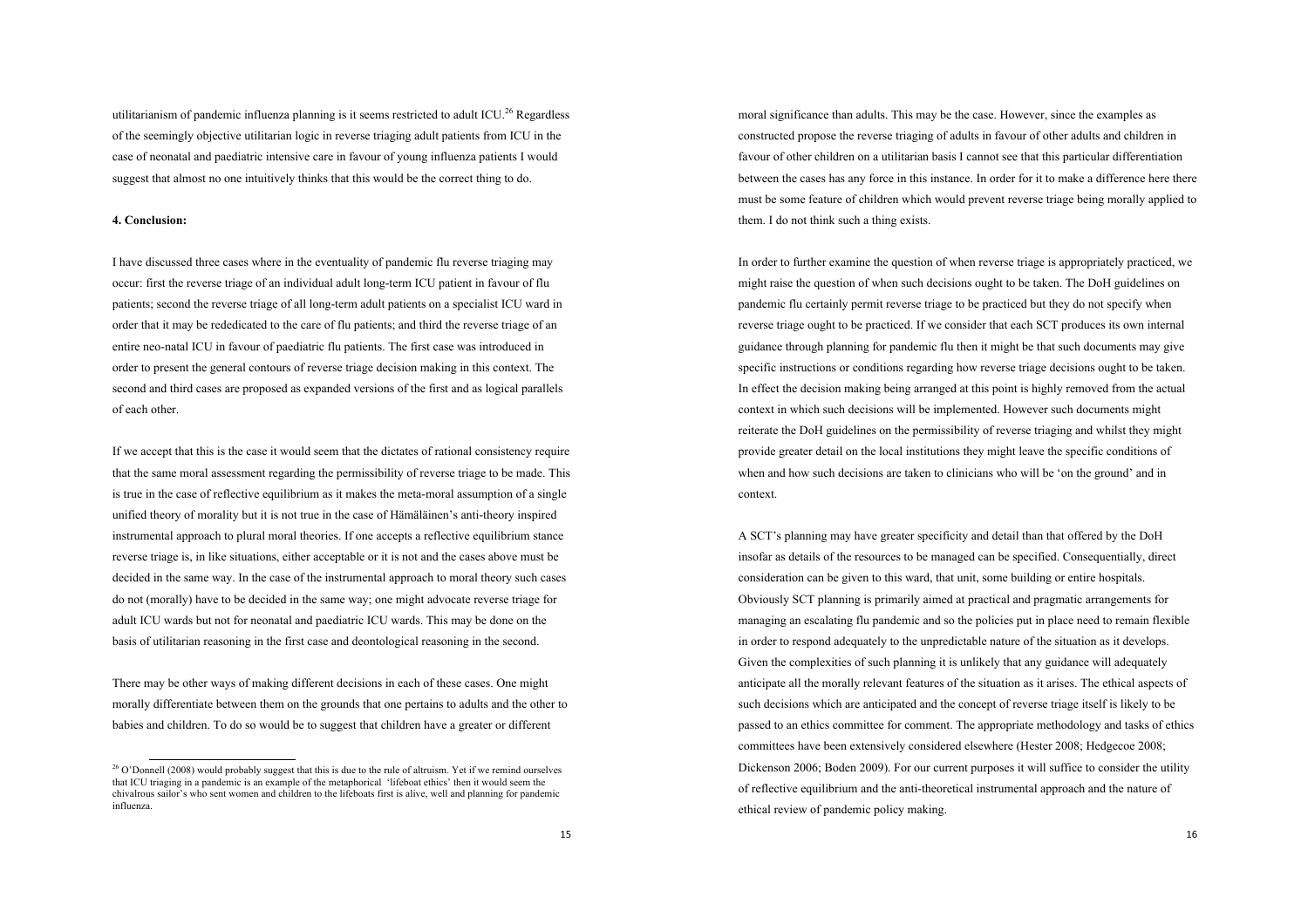It is often assumed that reflective equilibrium is compatible with or indeed representative of a particular ethico-political perspective. Such an approach involves group deliberation of theories and cases with the aim being to reach a mutually agreeable, coherent solution to both the theoretical dimensions and the particular cases considered. Thus the stance taken can be extended to new cases as and when they occur. However, Clarke claims that as "Daniels and Rawls formulate reflective equilibrium, it occurs only within the judgements, norms and theories of a single person" (Clarke 1987).<sup>27</sup> Reflective equilibrium is an ethical process engaged in by individuals who, of course, will be informed by their social and cultural reality and its diversity, often represented by, or embodied in, other people and their perspectives. However, there is no guarantee that the judgements, norms and theories of multiple persons will cohere in the way required by reflective equilibrium. Here we might consider Toulmin's point regarding his experience of the US National Commission for the Behaviour of Human Subjects of Biomedical and Behavioural Research. He notes that whilst there could be agreement and consensus about substantive points under discussion the differences among the commissionaires were only fully revealed when each began referencing and appealing to principles to justify the broadly agreed upon points (Toulmin 1950, p.31-32). If it is the case that such commissions and committees often come to a substantive agreement on particular ethical issues or cases as a result of sets of incommensurable ethical theories and principles, and I would suggest that they do, then it would seem that the work of such committees as a whole is better understood by an instrumental, anti-theoretical approach to moral theory than it is described by reflective equilibrium. Whilst this leaves intact the possibility that individual judgements are reached through a process of reflective equilibrium it raises questions about the proper role of the philosopher on the ethics committee of the kind I have raised above under the rubric of 'public philosophy.' These questions are equally present for the ethicist both as someone who is responsible for giving expert and impartial advice or as someone who sits as a lay (non-expert) member of the committee.

Those planning for pandemic flu seek and receive expert advice from many quarters. In the case of advice on the ethical dimension of their planning such advice may be motivated by a number of ethical perspectives. Furthermore their planning and the implicit ethical commitments it carries with it is aimed at guiding the activity and work of multiple

In the medical ethics classroom it is often remarked that law and ethics are two different things. Too often medical ethical guidance and medical ethicists seek to imitate the law in specifying determinate ethical positions expressed with the authority of moral theory.<sup>28</sup> Hämäläinen's instrumental, some might say ecumenical, approach to moral theory and deliberation in applied ethics returns to us a sense of the multiplicity and plurality of moral life at the cost of philosophical purity. This anti-theory critique is no longer aimed at undermining the activity of philosophical moral theory itself, rather it is aimed at tempering its use in the public sphere where its tendency to obscure its own meta-ethical and metamoral assumptions result in moral philosophy or applied ethics too often masquerading as something which can unproblematically provide objective certainty. Our desire for such certainty is motivated, in part, by a society arranged so that we escape responsibility for, and susceptibility to, the subjective ethical and moral lives we lead (Bauman 1993). In planning for pandemic flu we would be doing a disservice to those healthcare professionals who will be unable to escape their responsibilities if we wrongly supposed we had succeeded. We must be very wary of both asking and answering the abstract ethical questions we pose to ourselves with certainty when in fact they are intended merely to contribute to the debate and inform as

individuals who themselves will have their own ethical perspectives. Clearly in large organisations some degree of individual ethical autonomy is sacrificed for the greater good of the project. One only needs to think of the professional ethics and guidelines issues by the GMC to all doctors to see this in action in the present context. However, one only needs to reference the provisions for conscientious objection to abortion on the part of doctors to comprehend the idea that a balance must be struck between determinate professional ethical rules or principles and the ethical autonomy of individual medical professionals. This balance must also be struck in guidance issued by those planning for pandemic flu. In doing so they may describe in general terms the conditions for certain decisions and their ethical implications however they should not seek to specify fully determinate positions on such issues as reverse triage. As a result guidance contained within reverse triage policy regarding specialist adult and neo-natal ICU wards should remain open and, as a consequence, the action taken in different cases may, even in the same hospital, be answered differently by those ultimately responsible for taking such decisions as and when they occur.

 $\overline{r^{27}$  Clarke references Rawls (1971) and Daniels (1979).

<sup>&</sup>lt;sup>28</sup> For an extensive critique of this trend in modern society more generally see: Bauman 1993.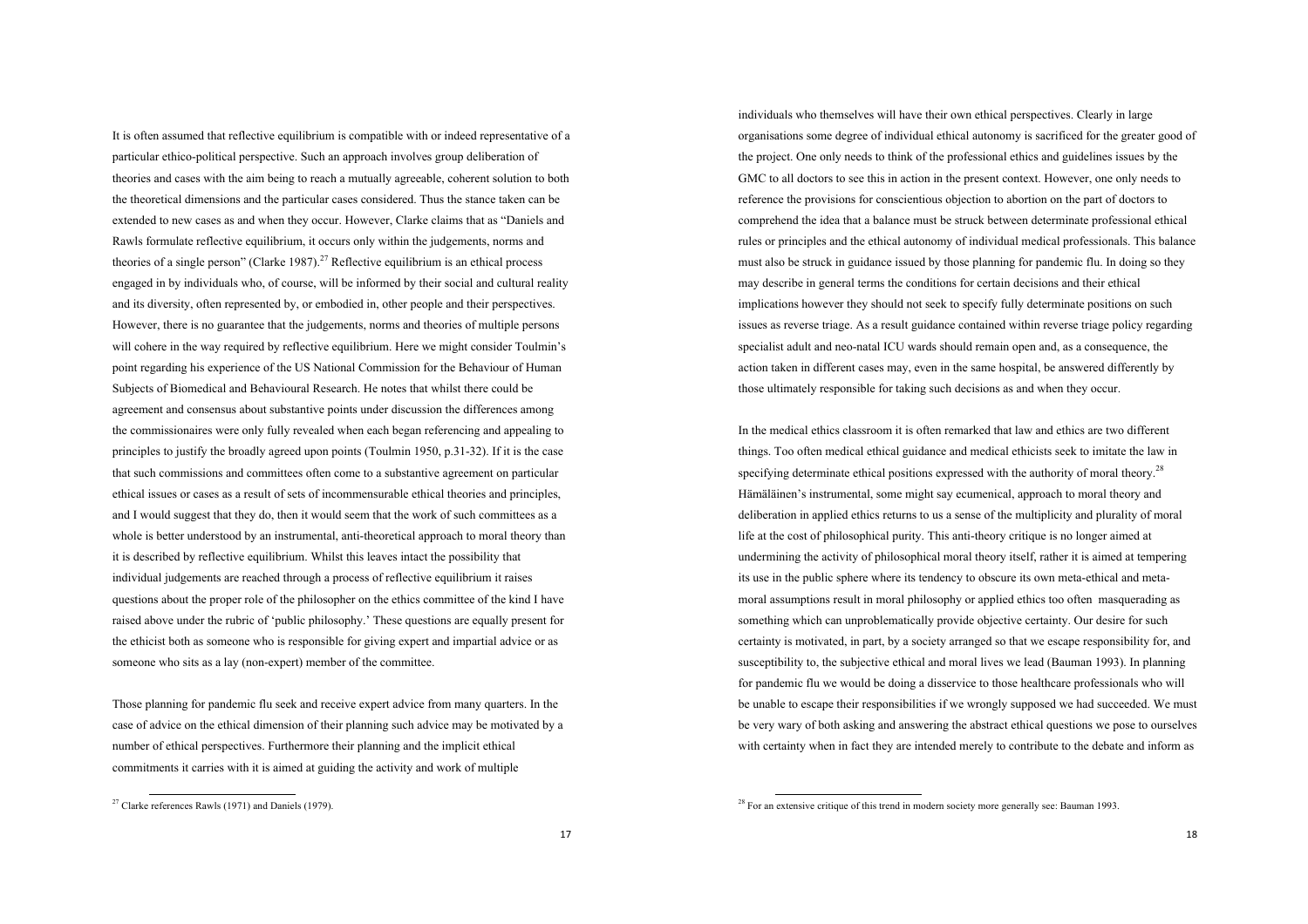best we can the decisions of those who will face these questions, not in the abstract, and, regardless of our efforts, with a great deal of uncertainty.

#### **Acknowledgements:**

I would like to express my thanks to the ESPMH for awarding me the 2010 Young Scholar Essay Prize for this essay and for the helpful comments from the judges and reviewer. Similarly for the anonymous JME reviewers of a much earlier version of this essay. I would also like to thank Prof. Ian Young for his ongoing support during the gestation of this essay and Prof Wheeler for the same, although not just in regards this essay.

## **Bibliography:**

Anscombe, G. E. M. 1958. "Modern moral philosophy." *Philosophy.* 33: 1–19.

- Bauman, Z. 1993. *Postmodern Ethics*. Oxford: Wiley-Blackwell.
- Benjamin, M. 1990. "Philosophical integrity and policy development in bioethics." *Journal of Medicine & Philosophy*. 15: 375.

Boden, R, D Epstein, & J Latimer. 2009. "Accounting for ethos or programmes for conduct? The brave new world of research ethics committees." *Sociological Review*. 57: 727-749.

- Bourdieu, P. 1977. *Outline of a Theory of Practice.* Cambridge: Cambridge University Press.
- Caplan, A.L. 1980. "Ethical Engineers Need Not Apply: The State of Applied Ethics Today." *Science, Technology, & Human Values.* 6: 24-32.
- Chipman, M., Hackley, B.E. & Spencer, T.S. 1980. "Triage of mass casualties: concepts for coping with mixed battlefield injuries." *Military Medicine*. 145: 99-100.
- Christian, M.D. *et al* 2006. Development of a triage protocol for critical care during an influenza pandemic." *Canadian Medical Association Journal.* 175: 1377-1381.
- Clarke, S. G. 1987. "Anti-theory in ethics." *American Philosophical Quarterly.* 24: 237–244.
- Clarke, S.G, & Simpson, E. 1989. *Anti-theory in ethics and moral conservatism.* Albany: SUNY Press.
- Daniels, N. 1979. "Wide reflective equilibrium and theory acceptance in ethics." *The Journal of Philosophy.* 76: 256–282.
- Dickenson, D. 2006. "Gender and Ethics Committees: Where's The 'Different Voice?" *Bioethics.* 20: 115-24.
- Edwards, J.C. 1989. *Ethics Without Philosophy: Wittgenstein and the Moral Life*. Tampa: University Press of Florida.
- Gordon S.M. 2009. "Update on 2009 pandemic influenza A (H1N1) virus." *Cleveland Clinic Journal of Medicine.* 76(10): 577-582.

Hämäläinen, N. 2009. "Is Moral Theory Harmful in Practice?—Relocating Anti-theory in Contemporary Ethics." *Ethical Theory and Moral Practice* 12: 539-553.

- Hedgecoe, A. 2008. "Research Ethics Review and the Sociological Research Relationship." *Sociology.* 42: 873-886.
- Hester, D.M. (Ed). 2008. *Ethics by committee*. Maryland: Rowman & Littlefield,
- Jonsen, A, & S. Toulmin. 1992, *The Abuse of Casuistry: A History of Moral Reasoning.* University of California Press. First Published 1988.
- Kelen, G. D, *et al.* 2006. "Inpatient disposition classification for the creation of hospital surge capacity: a multiphase study." *The Lancet.* 368: 1984–1990.
- Kraus, C.K., Levy, F. & Kelen, G.D. 2007. "Lifeboat ethics: considerations in the discharge of inpatients for the creation of hospital surge capacity." *Disaster medicine and public health preparedness.* 1: 51-56.
- Maclean, A. 1993. *The Elimination of Morality: Reflections on Utilitarianism and Bioethics*. London: Routledge.
- McD Taylor, D. 2006. "Reverse triage: useful for day-to-day access block?" *The Lancet.* 368: 1940–1941.
- Melnychuk, R.M. & Kenny, N.P. 2006. Pandemic triage: the ethical challenge. *Canadian Medical Association Journal.* 175: 1393-1394.
- Momeyer, R. W. 1990. "Philosophers and the public policy process: Inside, outside, or nowhere at all?" *Journal of Medicine & Philosophy.* 15: 391-409.
- Momeyer, R. W. 2002. "What Conception of Moral Truth Works in Bioethics?" *Journal of Medicine and Philosophy.* 27: 403-416.
- Murdoch, I. 1997. *Existentialists and Mystics: Writings on Philosophy and Literature*. London: Chatto & Windus.
- O'Donnell C. 2008. "Correspondence regarding: Pandemic planning articles." *Journal of the Intensive Care Society.* 9: 191-192.
- Rawls, J. 1971. *A Theory of Justice.* Cambridge: Belknap Press.
- Richter, D.J. 1999. *Ethics After Anscombe: Post 'Modern Moral Philosophy'.* Netherlands: Kluwer Academic Publishers.
- Smith L.F. & Morrissy, J.R. 1994. "Ethical dilemmas for general practitioners under the UK new contract." *Journal of Medical Ethics.* 20: 175-180.
- Sorell, T. 1999. *Moral Theory and Anomaly*. Oxford: Wiley-Blackwell.
- Toulmin, S.E. 1950. *An Examination of the Place of Reason in Ethics*. Cambridge: Cambridge University Press, 1950.
- Toulmin, S.E. 1981. "The tyranny of principles." *The Hastings Centre Report.* 11: 31–39.
- Weil M.H. & Shoemaker W.C. 2004. "Pioneering contributions of Peter Safar to intensive care and the founding of the Society of Critical Care Medicine." *Critical Care Medicine.* 32(2) (Supplement): S8-S10.

Williams, B. 1973. "Morality and the Emotions." In *Problems of the Self*, 207–229,

Williams, B. 1976. *Problems of the Self: Philosophical Papers 1956-1972.* Cambridge University Press.